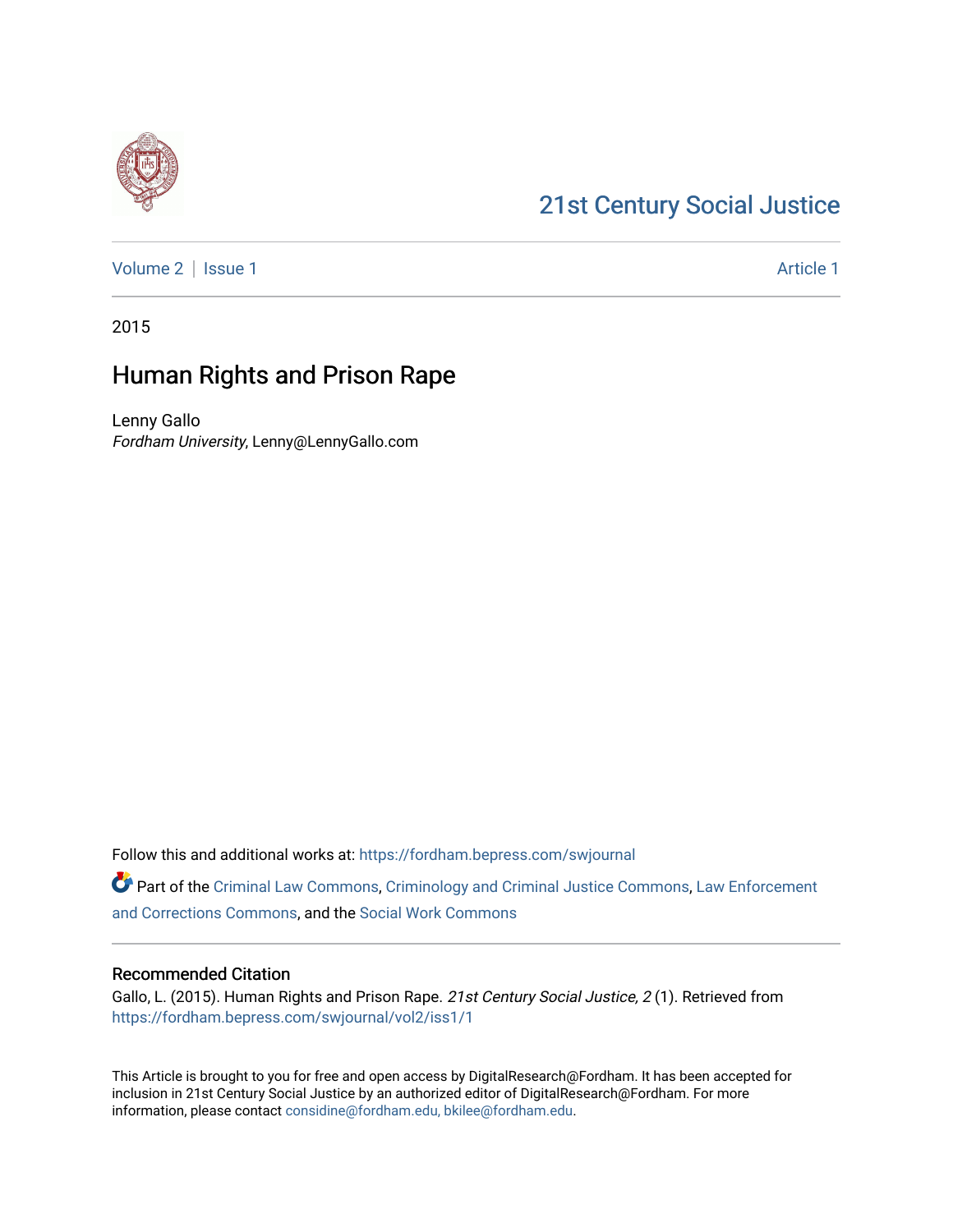# Human Rights and Prison Rape

# Lenny Gallo Fordham University

Prison Rape is a common occurrence in America's penal institutions. Sexual assault occurs most frequently on juveniles, the LGBT community, and people who are weak in stature. To combat this problem, The Prison Rape Elimination Act (PREA), passed in 2003 with bipartisan support and the backing of special interest groups, was envisioned as a human rights milestone. Prison rape is assumed by an apathetic public to be an expected part of the incarceration experience. PREA, in addition to encountering major time setbacks in implementation, has not become a human rights milestone and, even where it has been implemented, is often discriminatory in its application. As part of an interdisciplinary team, the social worker is in a unique position to understand the extent and the reality of prison rape and can devise and recommend policy revisions to fulfill the goals of PREA. These revisions might include suggestions for more adaptable prison construction, more efficient operations procedures, and guidelines for a more sympathetic system of administration.

*Keywords: PREA, Prison Rape Elimination Act of 2003, Social Work, Human Rights*

Popular television shows such as *Oz* and *Orange is the New Black* would have you believe that prison rape is an inevitable part of incarceration. In fact, most male prisoners who enter the system anticipate rape as part of their sentencing (Walton, 2009; Wyatt, 2006). In 2008, it was estimated that more than 209,400 individuals suffered sexual assault inside American correctional institutions (U.S. Department of Justice [DOJ], 2012). For those who experienced being raped in prison, the effects were devastating—causing both physical and mental trauma (Wyatt, 2006).

Article 5 of the *Universal Declaration of Human Rights*, as well as the Eighth Amendment of the U.S. *Bill of Rights*, declare that no individual shall undergo cruel or unusual punishment (United Nations [UN] General Assembly, 1948; U.S. Const., amend. VIII). This was the foundation on which the Prison Rape Elimination Act was originally built, but the relationship between incarceration and human rights has long been contested (Smith & Hattery, 2007). On the one side are those who argue that when someone commits a crime they choose to give up their claim to rights (Smith & Hattery, 2007). On the other side are those who argue that although inmates should be deprived of citizenship rights, such as the right to

vote and the right to freedom of movement, they should not be deprived of basic human rights such as life, liberty, and security of person that are delineated in the International Declaration of Human Rights (Smith & Hattery, 2007). When you are sentenced, being raped is not part of that sentence (Smith & Hattery, 2007).

To combat the human rights violations, the U.S. Congress passed, funded, and provided for implementation of a new law: The Prison Rape Elimination Act (PREA), which was designed to help protect the rights of prisoners. This law, however, has veered away from its original human rights mission and continues to be discriminatory.

# **PREA—Background**

Prior to the passing of PREA, data suggested that certain populations were at risk for becoming victims of sexual abuse and having their rights violated: the mentally ill, the LGBT community, and people who were small in stature (Friedmann, 2013). Persons under the age of 18 were also considered some of the most vulnerable targets (Wyatt, 2006). The data also suggested that, since 1992, 45 states made it easier to place juvenile offenders in adult populations (Walton, 2009). In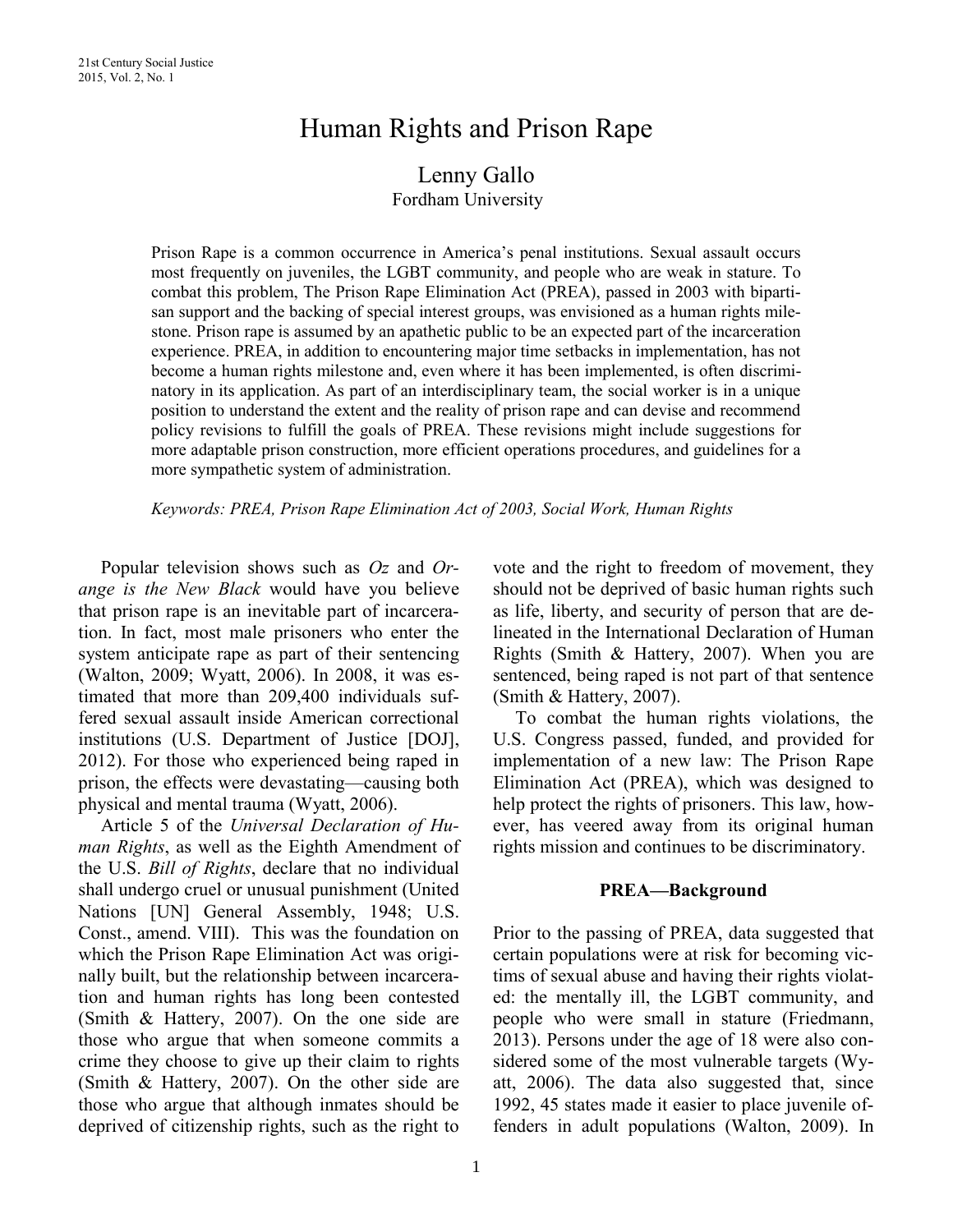2005, it was estimated that 21% of the rapes that transpired in adult correction centers were on individuals aged 18 or younger (Walton, 2009). Boys were also five times more likely to become victims in adult facilities than in juvenile detention centers (Robertson, 2011).

Human Rights Watch presented this information to Congress in a study entitled: *No Escape: Male Rape in the U.S Prisons* (Human Rights Watch, 2001; Robertson, 2011; Shay, 2014; Wyatt, 2006).

In addition to Human Rights Watch, testimony was heard from numerous individuals who had become victims of rape in prison, and this study led to the proposal of PREA (Robertson, 2011; Shay, 2014; Wyatt, 2006). However, the concept of prison rape quickly turned from a human rights issue to a public safety issue (Jenness & Smyth, 2011). Jenness & Smyth (2011) argued that the main reason for PREA's passage was not human rights, but because of what prison rape was thought to do to society. HIV, for example, is rampant in the prison system (Pub. L. No. 108-79 § 7). In 2000, according to PREA legislation, 25,088 inmates were infected with the HIV virus (Pub. L. No. 108-79 § 7). HIV rates in prisons are ten times higher than the general population (Corlew, 2006). It would be possible for an individual to become incarcerated for a misdemeanor or for a short sentence and wind up with a serious life-long illness (Shay, 2014). The inclusion of "diseases" in PREA was not seen as something that could help prisoners (Jenness & Smyth, 2011). PREA stated "prison rape undermines public health by contributing to the spread of diseases," and quickly turned the focus toward public health concerns (Pub. L. No. 108-79 § 7).

Another area where PREA deviated from its human rights mission was the thought that "prison rape endangers public safety by making brutalized inmates more likely to commit crimes when they are released" (SpearIt, 2011). Lawmakers felt that men who experienced victimization from sexual assault were more likely to be malicious towards females when released (SpearIt, 2011). Shay (2014) pointed out that 95% of inmates would eventually be released back into the public meaning that prison rape would become the public's issue (Corlew, 2006).

As quickly as it was proposed, PREA soon started serving other agendas (Friedmann, 2013). According to *Targeted News Services* (2014), the act passed, surprisingly, with a solid bipartisan backing on September 4, 2003 and no opponents.

Jenness and Smyth (2011) argued that the bipartisan passage was a result of pressure from special interest groups that sought to gain from the law. One such group, Prison Fellowship Ministries—the largest prison ministry in the world and deemed to be one of the twelve Christian "heavyweights"—was thought to be the most influential in getting PREA passed (Jenness & Smyth, 2011). By advocating for PREA, Prison Fellowship Ministries could continue to uphold their mission, in which they "develop and defend a clear Christian worldview by integrating biblically based, restorative forms into the criminal justice system" (Jenness & Smyth, 2011). For them, this was a chance to support a "faith based initiative," a popular concept in the political climate at the time that PREA was proposed (Jenness & Smyth, 2011). It was not surprising that staunch conservatives and evangelical leaders like Charles Colson advocated for the passing of PREA, since their churches would ultimately see capital gain (Friedmann, 2013).

Although the law originally had good intentions, the fact that PREA was passed to serve special interest groups and because of public and health safety concerns, the human rights spirit of the law was devalued. PREA missed the mark on what could have been a human rights milestone and continues to struggle with its mission. Before one can see how PREA unduly affected prisoners, it is important to understand what PREA was originally intended to accomplish.

#### **PREA's Mission**

The Prison Rape Elimination Act was an ambitious law from the beginning, and the goals were simple: it was meant to serve as a catalyst that would jumpstart research and provide further analysis on prison rape (Iyama, 2012). Additionally, it was to create a foundation for funding and for the provision of resources and recommendations on how to best address the issues of prison rape (Pub. L. No.  $108-79 \tbinom{8}{1}$ . The act laid out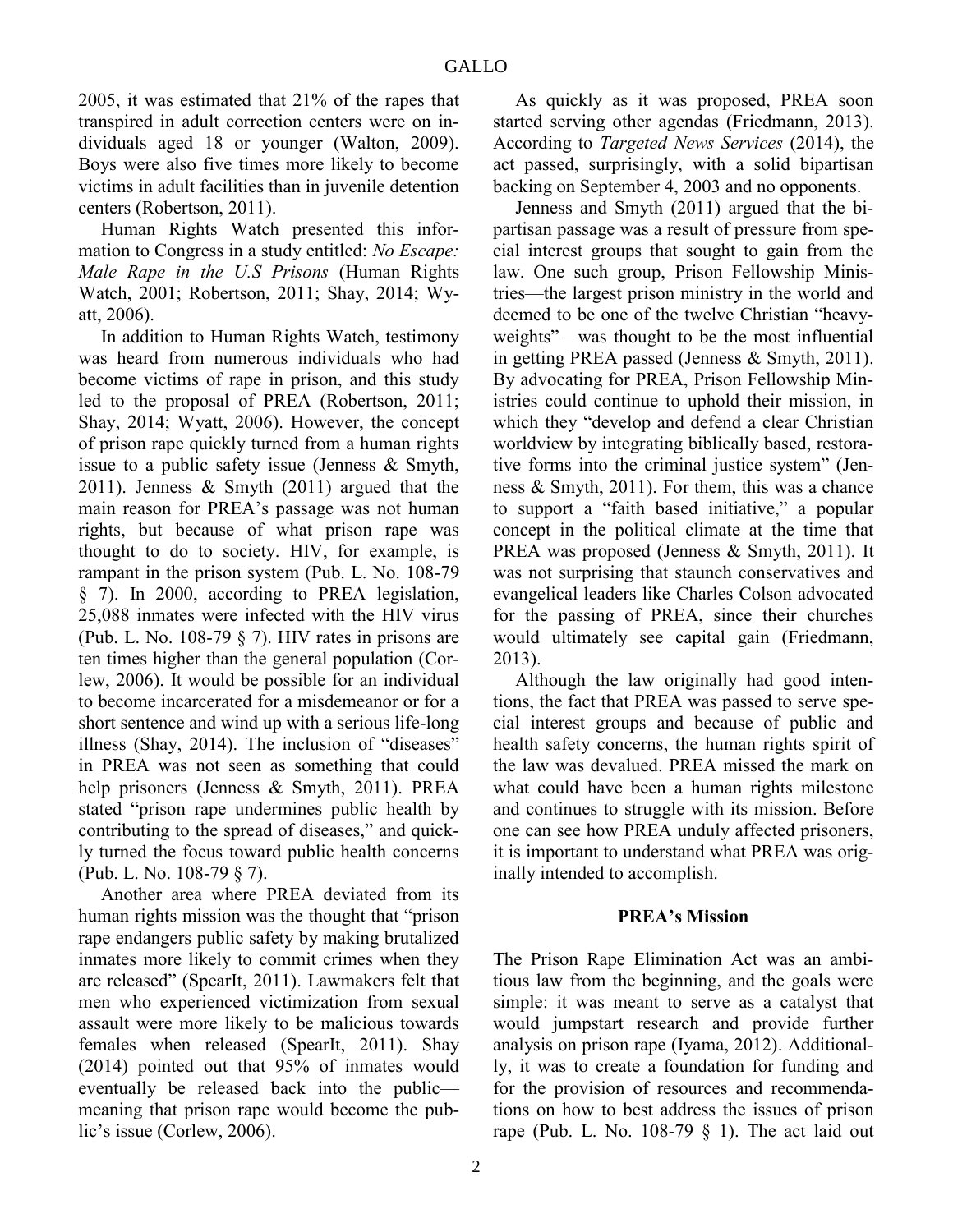nine points: (1) it established a "zero-tolerance" policy for any rape that occurred in prison; (2) it sought to make the elimination of prison rape a "high priority"; (3) it aimed at executing national standards for the prevention and punishment of prison rape, as well as (4) to hold officials more accountable for incidents of reported rape; (5) the law sought to standardize the way data was collected on incidents of prison rape and (6) wanted to increase the available data on prison rape; (7) it was designed to protect the Eighth Amendment rights of prisoners; (8) to reduce the costs that are incurred due to prison rapes; and (9) it attempted to make itself more efficient by providing federal expenditures through grants (Pub. L. No. 108-79 § 3; Robertson, 2011).

Under PREA, the organization known as the National Prison Rape Elimination Commission (NPREC) was tasked with the job of researching the prevalence of prison rape and addressing the goals of PREA (National Prison Rape Elimination Commission, n.d., pg. 7; Pub. L. No. 108-79 § 7; Walton, 2009). In order to do this, NPREC underwent a process by which it held eight public hearings to get testimony from more than 100 heads of correctional facilities, previously incarcerated individuals who experienced sexual abuse, and researchers, investigators, and prosecutors (National Prison Rape Elimination Commission, n.d.).

On May 5, 2008, the Commission completed its task and made a set of standards available to the public. Having achieved its purpose, the Commission dissolved (Friedmann, 2013). Its proposed set of standards would become the guidelines for how to implement PREA throughout the nation's prison systems (Friedmann, 2013; Walton, 2009). This information was then given to the DOJ, and on May 17, 2012, an agreement was reached on how to implement PREA (Friedmann, 2013).

Section 8 of PREA stated that—no later than 90 days after completion of the standards—the Attorney General would review the standards and pass the oversight of the standards onto "the chief executive of each state, the head of the department of corrections of each state, and the appropriate authorities in those units of local government who oversee operations in one or more prisons" (Pub. L. No. 108-79 § 8). The standards of NPREC went into effect in August of 2013, nearly ten years after PREA became law (Friedmann, 2013).

# **PREA's Current Offering**

As it currently sits, PREA extends itself to anyone who is—or may become—a victim of either inmate-on-inmate rape or corrections officer-oninmate-rape (National Prison Rape Elimination Commission, n.d.). The National Prison Rape Elimination Commission created a list of more than one hundred standards that would be implemented in the nation's prison systems (National Prison Rape Elimination Commission, n.d.). For example, it is required that upon entry into a prison or jail, all individuals must be screened to determine their likelihood of being victimized (National Prison Rape Elimination Commission, n.d.). Those classified as being possible perpetrators or potential victims were to be separated from the general population (National Prison Rape Elimination Commission, n.d.). Another example of a PREA standard is to utilize corrections officers as the first line of defense (Struckman-Johnson, Struckman-Johnson, Kruse, Gross, & Sumners, 2013). This has become problematic, however, because statistics now indicate that corrections officers make up a large percentage of those perpetrating rapes on both male and female prisoners (Struckman-Johnson et al., 2013).

### **Funding PREA**

To fund PREA, states were required to find the means within their budgets to implement the standards (National PREA Resource Center, 2015). Those states that needed extra financial assistance were allowed to apply for grants (National PREA Resource Center, 2015). In 2014, of 56 jurisdictions, 48 agreed to become compliant with PREA (Department of Justice, 2014). Beginning in 2013, states are required to utilize 5% of allocated federal funds from the DOJ to fully implement PREA in their penal institutions, and the governor of each state is required to submit an assurance that funds are being utilized in this way (National PREA Resource Center, 2015. In addition to spending \$23 million to help offset the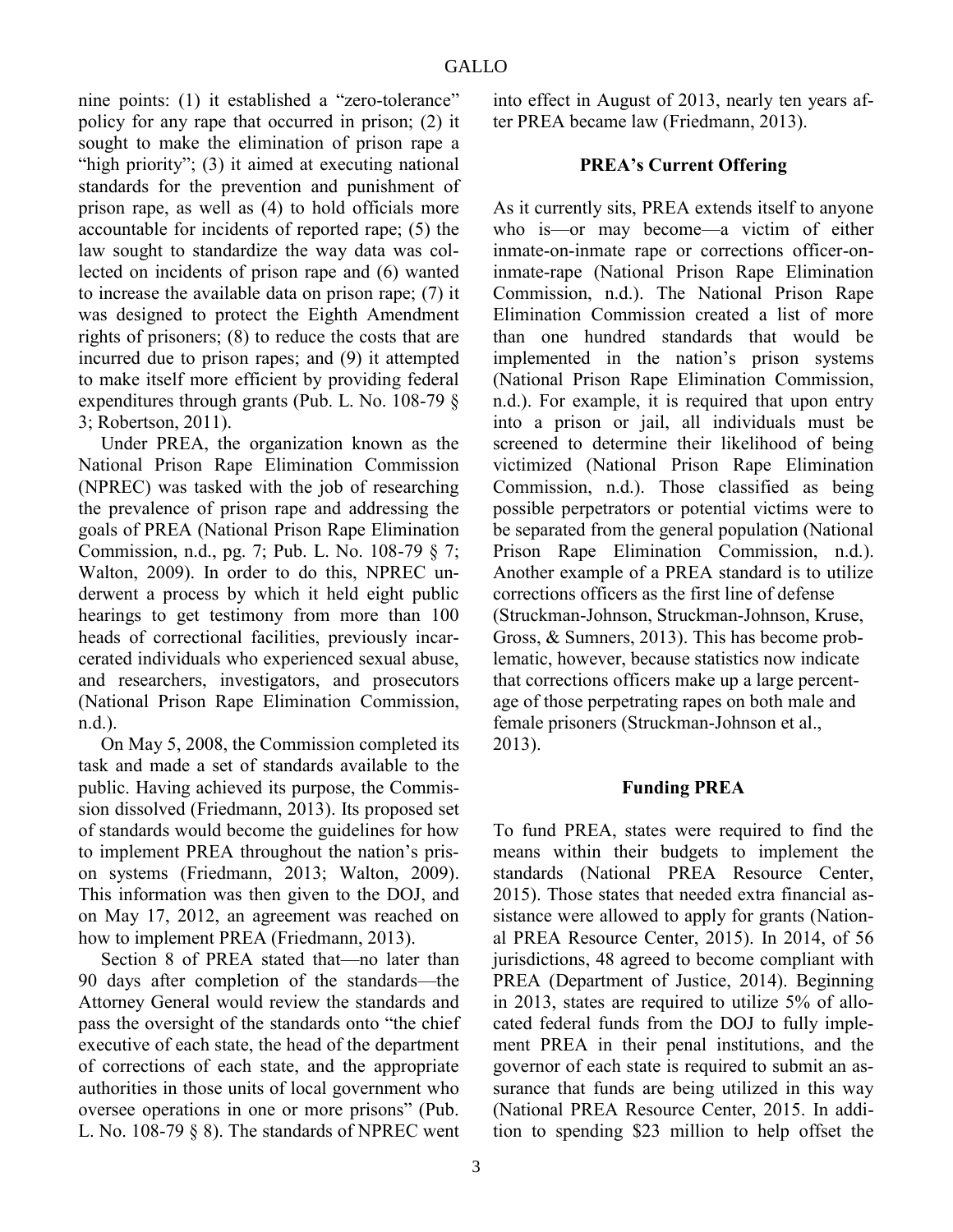costs of PREA, the Bureau of Justice created the National PREA Resource Center to help with training for employees (DOJ, 2014).

Eight states have refused to implement PREA, which resulted in a 5% reduction in the funds they received from the DOJ (National PREA Resource Center, 2015). As of August 2014, only two states, New Jersey and New Hampshire, were in full compliance with PREA (Boone, 2014).

#### **PREA's Effectiveness**

The outcome of PREA is difficult to measure, because the laws that went into effect under George W. Bush in 2003 only started to be implemented in August 2013 (Friedmann, 2013).

Early data is suggesting that little has changed and that PREA is not living up to its mission. Before his term ended, Governor Rick Perry of Texas and the current Governor of Idaho, C.L. "Butch" Otter, were vocal in expressing that their states would not be meeting PREA's standards because the program was too expensive and the act would be of little benefit (Boone, 2014; Law, 2014). Although the DOJ called the governors' statements shameful, it has been calculated that in order for full compliance of the law to be met, it would cost U.S. taxpayers \$468.5 million per year (DOJ, 2012). Many prisons would have to undergo extreme renovations to meet the housing requirements necessary to comply (Boone, 2014).

Some argue that states that refuse to implement PREA are contributing to the Prison-Industrial Complex. For example, Jenness and Smyth (2011), argue that it was the prison systems that were always against the passage of PREA, because they had the least to gain and it would cost them the most financially. Incarceration supports a multibillion-dollar industry that relies on imprisoning some two million individuals each day (Smith & Hattery, 2007). Former Texas Governor Rick Perry's refusal to implement PREA was interpreted by many that human rights are not a priority in Texas, but others posited that the refusal was rather a reflection of the Prison-Industrial Complex's greed that is ingrained in our capitalist culture (Jenness & Smyth, 2011; Smith & Hattery, 2007). Whichever interpretation is correct, Texas decided it would rather take the 5% penalty than

spend more money for human rights.

Another way in which PREA is proving to be ineffective is in the use of security staff. As mentioned above, PREA suggested utilizing prison guards as the first line of defense (Struckman-Johnson et al., 2013). But, it has been discovered that those who are supposed to be protecting inmates from the brutalities of rape are, in some instances, using PREA as an excuse to enact harsher punishments (Jackson, 2013). Some officers are using PREA as an excuse to write people up for misdemeanors, in some instances simply for brushing fingertips (Jackson, 2013). In one study, security guards stated that they were willing to do whatever was necessary to help control prison rape, however, it was found that most security guards displayed homophobic attitudes towards consensual and non-consensual male sex (Struckman-Johnson et al., 2013). These homophobic attitudes are one of the factors that have led to so little having been accomplished in protecting the LGBT community.

As noted earlier, PREA is particularly important for LGBT individuals, because for them the possibility of being subject to sexual assault is far greater (Friedmann, 2013; Shay, 2014). In addition to thoroughly investigating rape allegations and requiring the screening of incoming inmates, PREA allows facilities to work with transgendered individuals on a "case-by-case" basis in regard to their housing (Shay, 2014). Under the law, jails can now make a decision based on ensuring the inmate's health and safety, rather than on their biological gender (Shay, 2014). It has been noted, however, that prisons incarcerated a transgender woman in a male facility, rather than a female facility, where she was at constant risk of sexual abuse and other violence (Lambda Legal, 2015).

Dromm et al. (2014) argued that transgendered inmates were purposely being placed in solitary confinement under PREA because jails simply could not house them safely. This was going on even though one of the standards of the law mandated that inmates who are placed outside of the general population for safety should not be confined to isolation (National Prison Rape Elimination Commission, n.d.). The housing need of the transgendered community indicates why funding is essential for more adaptable prison construction.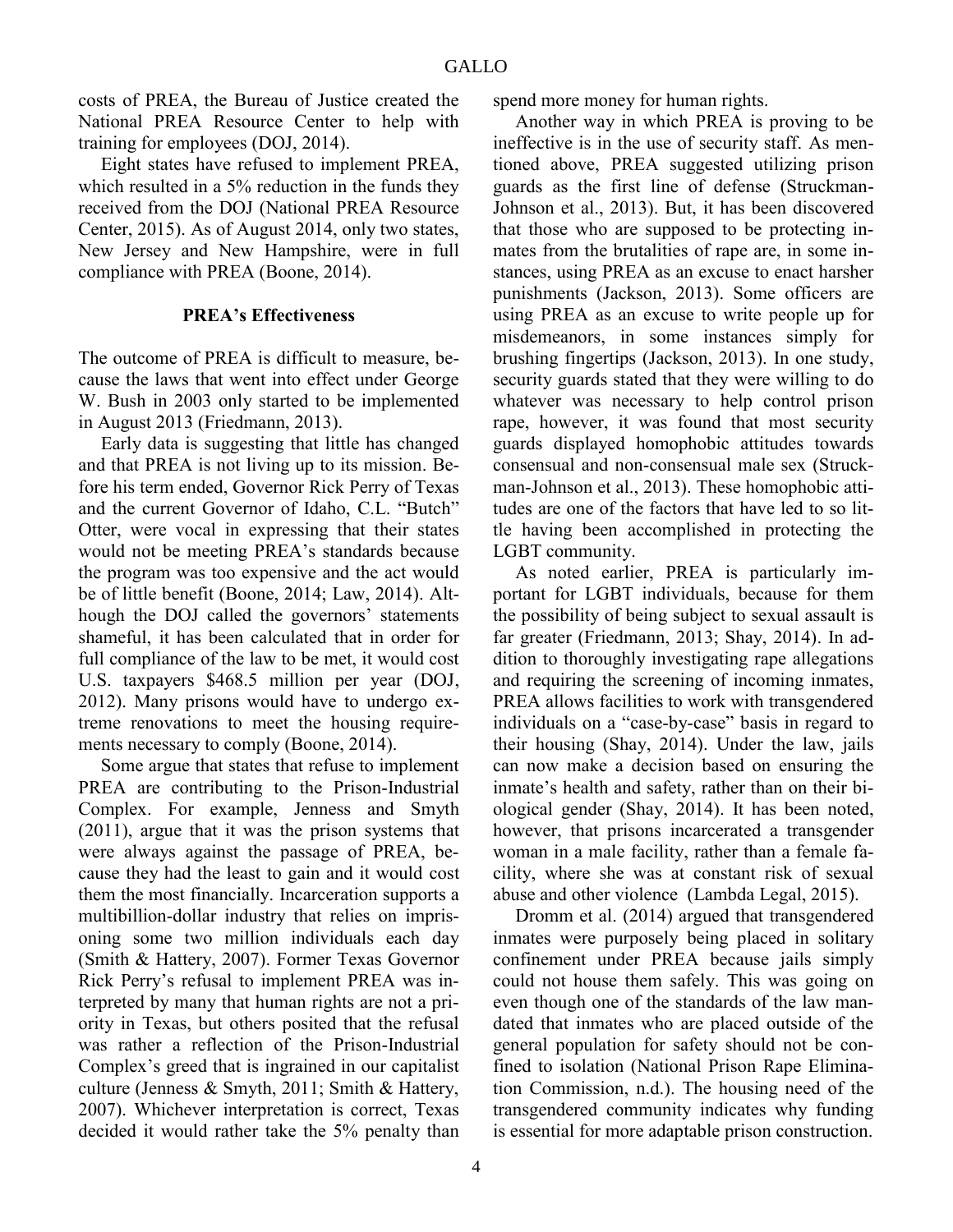Additionally, PREA proved to be discriminatory in its screening process of LGBT inmates. The largest jail in the U.S., the Los Angeles County Men's Jail, has a separate unit known as K6G to house gay and transgendered men (Robinson, 2011). In order to get into this unit, a man must undergo a humiliating process in which he is forced to answer questions pertaining to gay culture (Robinson, 2011). The questions include defining words such as glory hole and prince albert (Robinson, 2011). Additionally, the men are told that their mother's name must be provided so that she can be contacted to confirm "their gay lifestyle" (Robinson, 2011).

### **Recommended Revisions for PREA**

As noted earlier, 45 states made it easier to place juvenile offenders in adult populations. Boys are five times more likely to become victims in adult facilities than in juvenile detention centers (Robertson, 2011; Walton, 2009). One human rights issue and recommendation for PREA would be to begin changing the laws that put younger offenders in adult facilities—or to place younger offenders in special units. Organizations like the Equal Justice Initiative (2014) are petitioning on behalf of juveniles in adult facilities. Until laws are changed, juvenile offenders will continue to be subject to rape in prison (Equal Justice Initiative, 2014).

PREA has mandated a "zero-tolerance" policy when it comes to sexual assault, but an amendment might be made to include coercive sex. Buchanan (2012) argued that inmates are subject to coercive sex by security guards who will do "favors" in exchange for sex. This can be interpreted as sexual abuse, because the person in power manipulates a person with few choices (Buchanan, 2012).

#### **Implications for Social Workers**

Section 6.04 (d) of the National Association for Social Workers (NASW) Code of Ethics states that: "social workers should act to prevent and eliminate domination of . . . any person based on sexual orientation, gender identity, mental or physical disability . . . " (Reamer, 2006). PREA

stands as a policy to which social workers can refer to facilitate better living conditions for inmates and bring PREA back to its original human rights undertaking. Social workers are on the front line and best equipped to advocate for both their individual clients and their community of clients, whose human rights may go unnoticed or be disregarded.

Getting prisoners to talk about their adjustments to prison is the best way forensic social workers can begin to help implement the missions of PREA. Studies suggest that PTSD is higher among prisoners than the general population (Goff, Rose, Rose, & Purves, 2007). It is possible that men in prison want to represent themselves as "super-masculine" and do not wish to portray themselves as vulnerable (Goff et al., 2007). This is particularly pertinent to PTSD that follows sexual assault in prison, since implicating another prisoner as a perpetrator might feel risky given the hierarchical prison system and culture of loyalty and secrecy (Goff, et al., 2007). In addition, prisoners may be hesitant to admit that they have been raped for fear of being perceived as weak (Wyatt, 2006). Of the 88% of youth who reported sexual abuse in adult facilities, 32% later retracted their statements (DOJ, 2012). Social workers need to challenge the mindset of prisoners. If PREA is truly a public safety concern, "What sort of sexual culture can we hope to produce in communities already unduly affected by the carceral system, when former inmates are re-introduced without any source of treatment for their sexual trauma?" (The Nation, 2015).

Forensic social workers also need to educate security staff and have meaningful conversations about sexual misconduct. Correctional officers work closely with the inmates—they can identify victims and help them get to the necessary treatment (Struckman-Johnson et al., 2013). There needs to be a shared goal among social workers and security staff in preventing prison rape. Teaching correctional officers how to spot potential victims or perpetrators and educating them on how to best handle situations of sexual misconduct may be some of the best defenses prisoners have against sexual assault. In order for this to become an actuality, however, the reality of sexual misconduct among correctional officers and inmates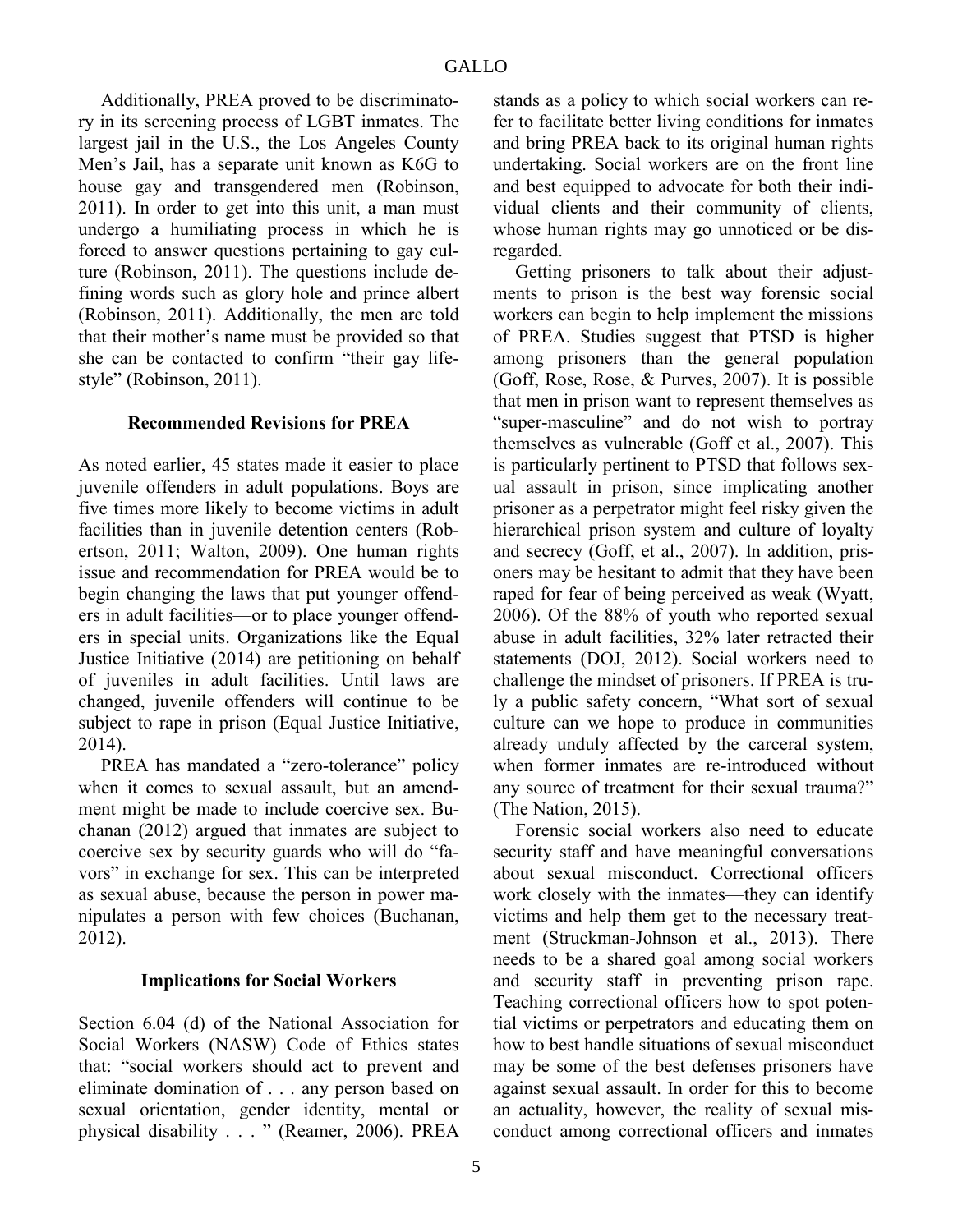must be addressed. Social workers are best equipped to handle this trial.

On a macro level, forensic social workers can help collect data that is relevant to furthering PREA. Some of the ideas behind PREA are now starting to illustrate themselves in a new, ironic light. According to Buchanan (2012), surveys that are now mandated by PREA—are beginning to indicate that the biggest perpetrators of prison rape are female officers. Buchannan (2012) argues that PREA disproportionately focuses on a cliché version of male-on-male rape and fails to address the real issue for which the evidence is starting to show. The DOJ completed a national survey of inmates in over 167 federal prisons and 286 jails in 2009 (Beck & Harrison, 2011; Buchanan, 2012). It showed that PREA has opened more channels of communication, and in a survey of both men and women victims of sexual assault, 68.8% stated that their perpetrators were female (Beck & Harrison 2011; Buchanan, 2012).

For social workers who do not work in the forensic setting, the most effective advocacy is public education. Society fails to see prison rape as something that affects it and seems to perceive it as a form of punishment (Corlew, 2006). As noted at the beginning of this article, prison rape is seen as nothing more than a mockery in popular culture—promoting rape through normalization (The Nation, 2015). "There is no other element of carceral life which is so frequently referenced in television" (The Nation, 2015). This systemic form of oppression continues to place prison rape on the backburners of American minds.

Like so many issues that affect prisoners, in order to fully solve the problem of prison rape, a complete structural change and an overhaul of the entire system will be necessary (The Nation, 2015). PREA still has the potential to be the human rights milestone that it was once meant to be. The process needs to begin with an outreach to effect an American culture shift toward understanding and supporting that rape is not an acceptable part of the punishment when our court systems impose a prison sentence.

#### **References**

Beck, A. J., & Harrison, P. M. (2011). Sexual vic-

timization in prisons and jails reported by inmates, 2008-09. *Corrections Forum*, *20*, 38.

Boone, R. (2014, May 23). Some states opting out of federal prison rape law. Retrieved from http://bigstory.ap.org

Buchanan, K. (2012). Engendering rape. *UCLA Law Review*, *59*, 1630-1688.

- Corlew, K. R. (2006). Congress attempts to shine a light on a dark problem: An in-depth look at the Prison Rape Elimination Act of 2003. *American Journal Of Criminal Law*, *33*, 157-19.
- Department of Justice (DOJ). (2014, May 28). Department of Justice announces 48 States and territories have committed to ending rape in prison. *States News Service*. Retrieved from http://ojp.gov
- Dromm, D., Pirelli, G., Maschi, T., Perez, J., Reinert, A., & Stahl, A. (2014, October). *Solitary confinement: The war within*. Symposium conducted at the meeting of Amnesty International, The Ethical and Culture Society, New York, NY.
- Equal Justice Initiative (2014). *What we do*. Retrieved from http://www.eji.org
- Friedmann, A. (2013, September 15). Prison Rape Elimination Act standards finally in effect, but will they be effective? *Prison Legal News.* Retrieved from http://www.prisonlegalnews.org
- Goff, A., Rose, E., Rose, S., & Purves, D. (2007). Does PTSD occur in sentenced prison populations? A systematic literature review. *Criminal Behaviour & Mental Health*, *17*, 152-162.
- Human Rights Watch (2001, April 01). No escape: Male rape in U.S. prisons. *Human Rights Watch*. Retrieved from http://www.hrw.org
- Iyama, K. (2012). "We have tolled the bell for him": An analysis of the Prison Rape Elimination Act and California's compliance as it applies to transgender inmates. *Tulane Journal of Law & Sexuality, 21*.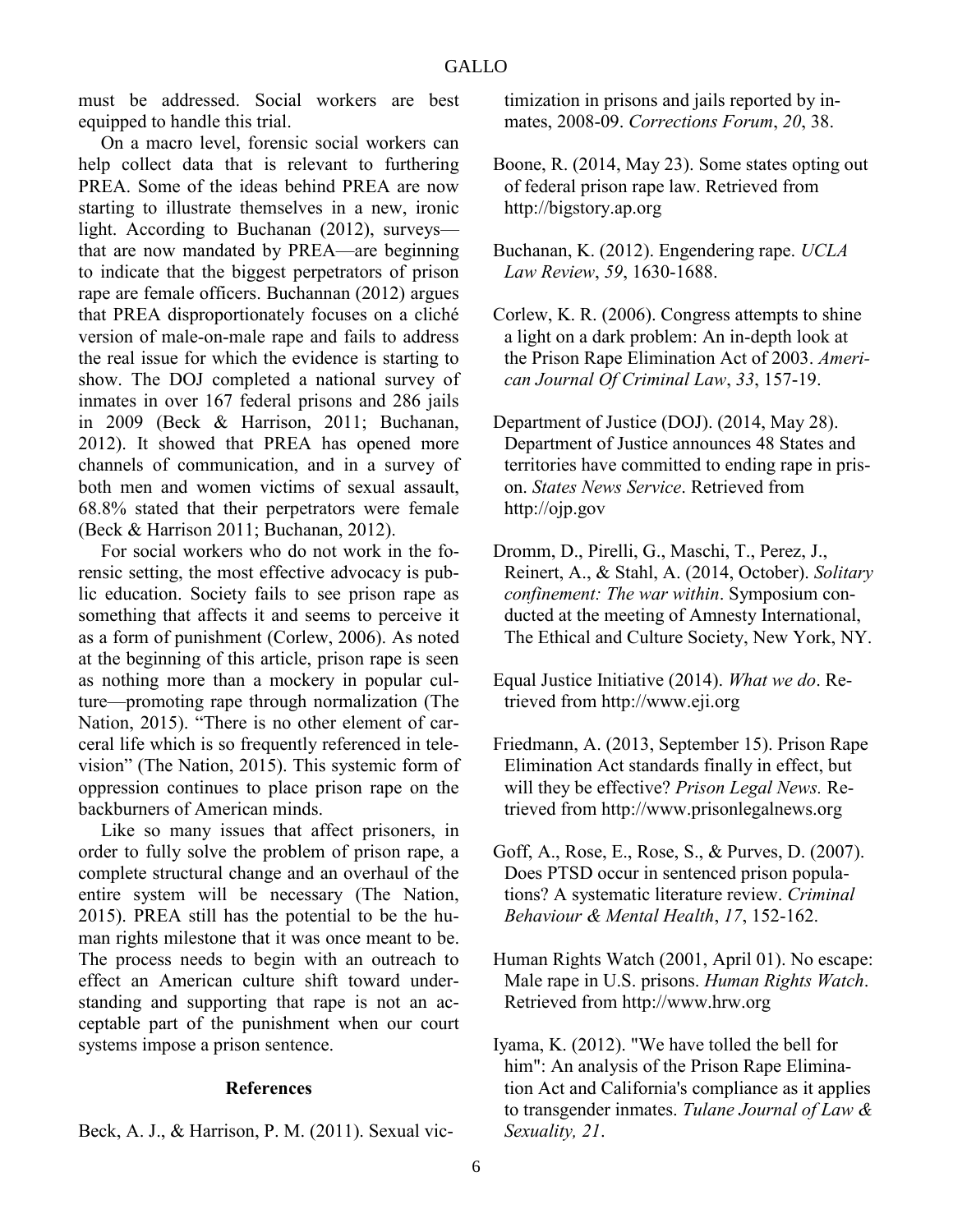Jackson, J. (2013). Sexual necropolitics and prison rape elimination. *Signs: Journal Of Women In Culture & Society*, *39*, 197-220.

Jenness, V., & Smyth, M. (2011). The passage and implementation of the Prison Rape Elimination Act: Legal endogeneity and the uncertain road from symbolic law to instrumental effects. *Stanford Law & Policy Review*, *22*, 489-527.

Lambda Legal. (2015). *Transgender rights toolkit: A legal guide for trans people and their advocates.* Retrieved from http://www.lambdalegal.org

Law, V. (2014, April 10). What does Rick Perry's refusal to adopt prison rape elimination act mean for Texans behind bars? *Truthout*. Retrieved from http://truth-out.org

National PREA Resource Center. (2015) *Frequently asked questions*. Retrieved from http://www.prearesourcecenter.org

National Prison Rape Elimination Commission. (n.d.). Standards for the prevention, detection, response, and monitoring of sexual abuse in adult prisons and jails & supplemental standards for facilities with immigration detainees. Retrieved from http://www.sheriffs.org

The Nation (2015, March, 04). Why Americans don't care about prison rape. *Prison Books Collective*. Retrieved from http://prisonbooks.info/

Prison Rape Elimination Act of 2003, Pub. L. No. 108-79, 117 Stat. 972.

Reamer, F. G. (2006). *Ethical standards in social work: A review of the NASW Code of Ethics.* Washington, DC: NASW Press.

Robinson, R. K. (2011). Masculinity as prison: Sexual identity, race, and incarceration. *California Law Review*, *99*, 1309-1408.

Robertson, J. E. (2011). The "turning-out" of boys in a man's prison: Why and how we need to amend the Prison Rape Elimination Act. *Indiana Law Review*, *44*, 819-852.

Shay, G. (2014). PREA'S elusive promise: Can DOJ regulations protect LGBT incarcerated people? *Loyola Journal Of Public Interest Law*, *15*, 343-356.

Smith, E., & Hattery, A. (2007). If we build it they will come: Human rights violations and the prison industrial complex. *Societies Without Borders*, *2*, 273-288.

SpearIt. (2011). Gender violence in prison & hyper-masculinities in the 'hood: Cycles of destructive masculinity. *Washington University Journal Of Law & Policy*, 89.

Struckman-Johnson, D., Struckman-Johnson, C., Kruse, J. D., Gross, P. M., & Sumners, B. J. (2013). A Pre-PREA survey of inmate and correctional staff opinions on how to prevent prison sexual assault. *Prison Journal*, *93*, 429-452.

UN General Assembly (1948). *Universal declaration of human rights*. Retrieved from http://www.refworld.org

United States Department of Justice (DOJ). (2012). Regulatory impact assessment for PREA final rule. Retrieved from http://ojp.gov

U.S. Const. amend. VIII.

Walton, R. (2009). National Prison Rape Elimination commission report. Retrieved from http://www.ncjrs.gov

Wyatt, R. (2006). Male rape in US prisons: Are conjugal visits the answer? *Case Western Reserve Journal Of International Law*, *37*, 579- 614.